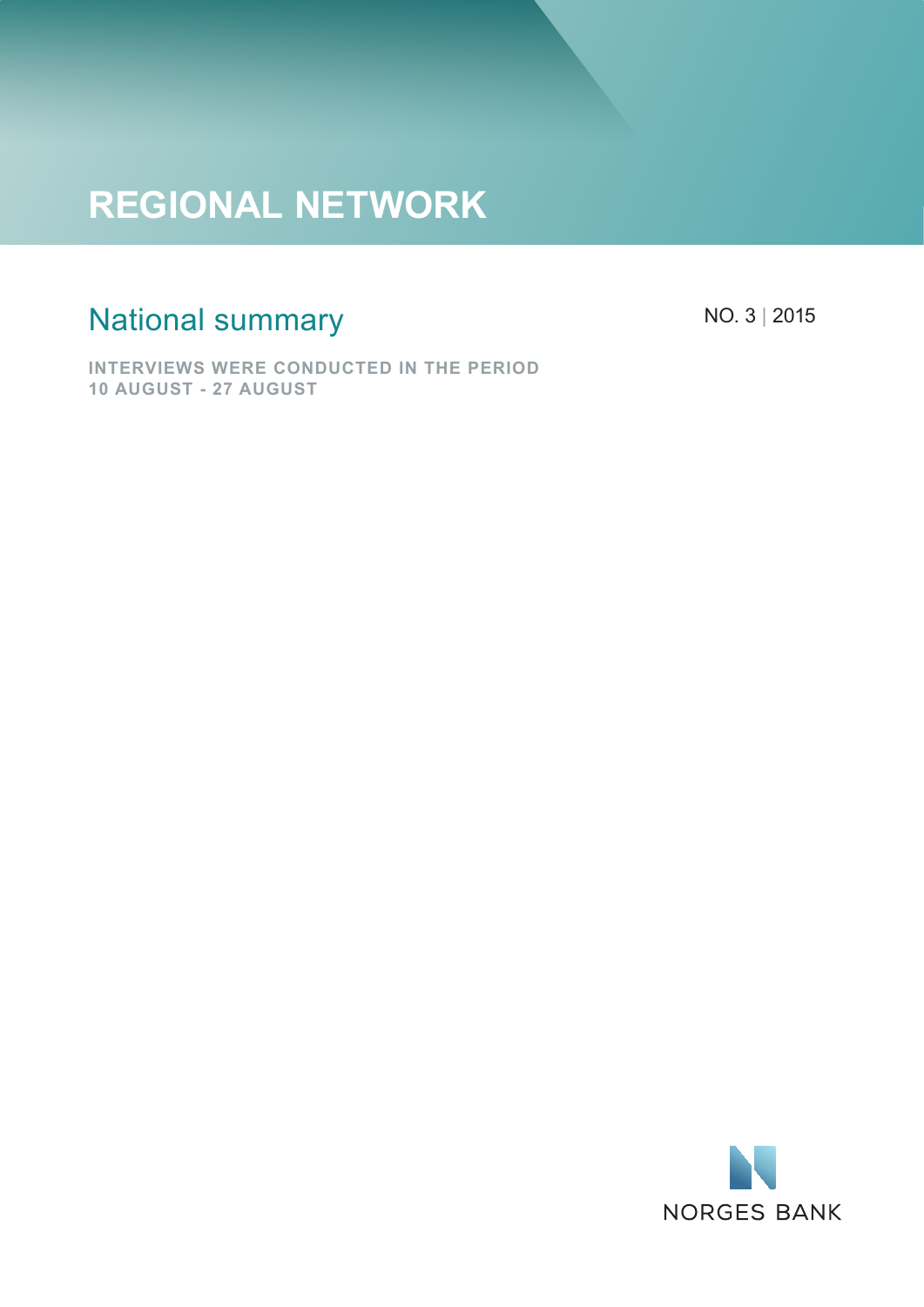### **SUMMARY**

#### DEMAND, OUTPUT AND MARKET PROSPECTS

Output growth has been weak over the past 3 months. Growth was little changed from May, in line with expectations in the previous survey. Output has fallen at a faster pace in the oil service sector and commercial services. In construction, output growth has slowed, while growth has picked up in household-oriented industries and traditional manufacturing. Overall, network contacts envisaged little change in activity levels over the next 6 months. The fall in oil prices and lower activity in the petroleum industry have weakened growth prospects in most sectors, but retail trade and the export industry expected continued moderate growth.

Contacts in *manufacturing* have experienced moderate output growth. Also in this survey, growth was strongest in the export industry. Enterprises referred to improved competitiveness owing to the weaker krone and increased demand from European and US markets. Sector contacts as a whole expected somewhat lower growth over the next 6 months. Some enterprises expected that uncertainty surrounding developments in China would dampen Norwegian export growth. In domestically oriented manufacturing, growth has continued to increase since May. Growth was primarily generated by infrastructure development, but several contacts also reported higher demand from traditional Norwegian manufacturing. Contacts in domestically oriented manufacturing expected the pace of growth to slow slightly over the next 6 months. The building materials industry in particular expected weaker developments ahead. Enterprises expected the decline in the petroleum industry to result in lower growth in housing construction and fewer commercial building projects.

The *oil service sector* reported a substantial fall in output. The decline has gathered pace since May and has been more pronounced than expected. Enterprises reported that both Norwegian and foreign oil companies have introduced extensive savings measures. Enterprises expected a continued decline in activity ahead, with prospects overall little changed since the previous survey. Contacts envisaged that activity could fall more in the export market than in the domestic market. Several enterprises expected that Johan Sverdrup will dampen the fall in production on the Norwegian continental shelf.

Contacts in the *construction industry* reported weak growth over the past 3 months. Growth has slowed slightly since May, and has so far been weaker than expected in the previous survey. Regional differences have increased, with housing and private sector commercial construction in southern and western Norway in particular curbing growth. Contacts reported solid growth in public sector construction projects. Enterprises expected that rising activity growth related to public sector transport projects will contribute to stronger growth over the next 6 months.

In *retail trade*, turnover volume has risen moderately over the past 3 months. Growth was slightly stronger than in the previous surveys. Contacts expected little change in growth ahead.

*Service sector* contacts continued to report zero growth, approximately as in the previous survey. Commercial services experienced somewhat lower activity, and the decline has intensified since May. Contacts cited weaker demand, particularly from oil-related enterprises. Several contacts also referred to increased competition from foreign companies, and some reported relocating functions abroad. Prospects have weakened since May, and enterprises